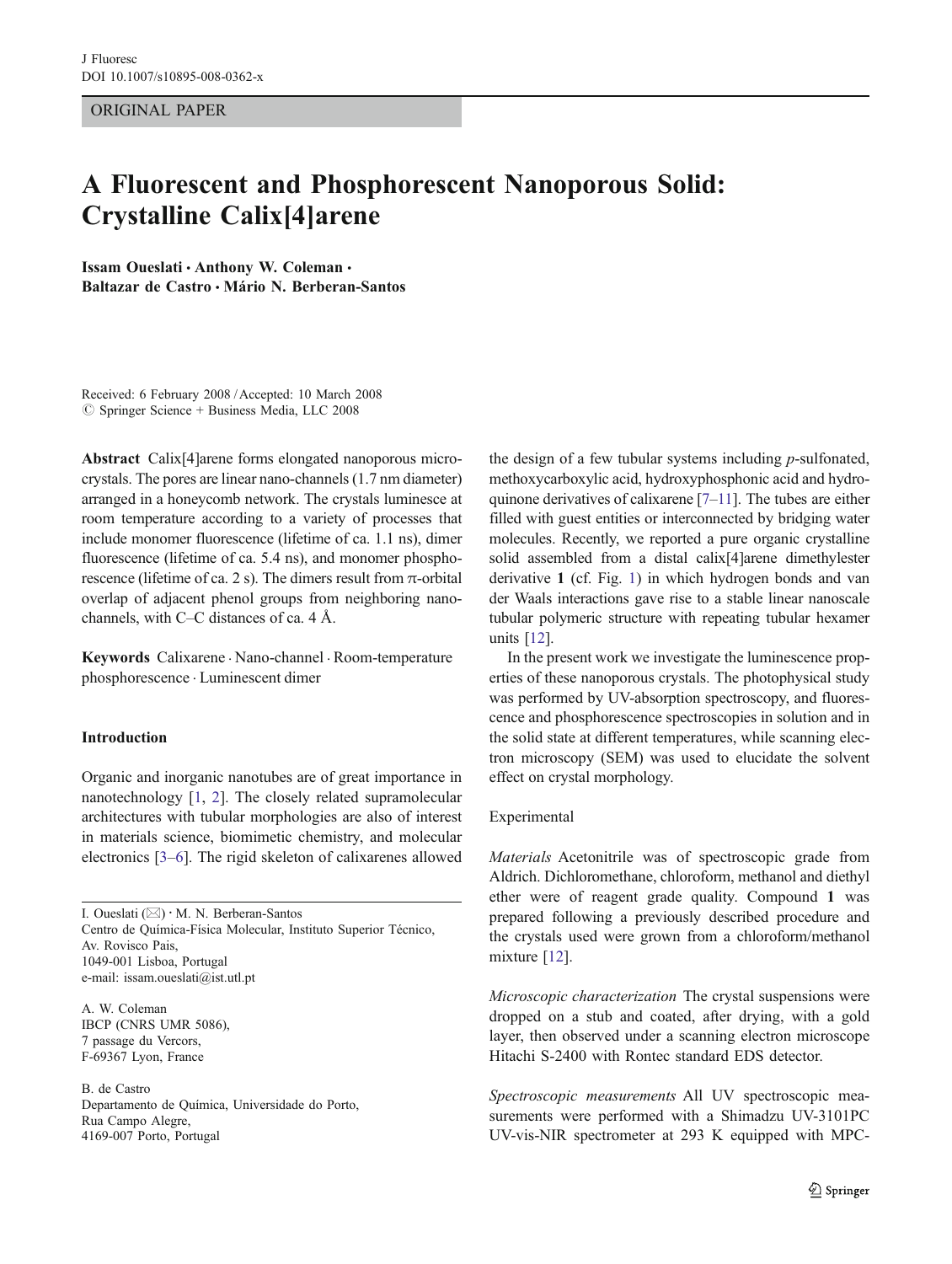<span id="page-1-0"></span>Fig. 1 Molecular structure of 1 (left) and the crystal structure of its monomer (right). Hydrogen bonds are shown as black dashed lines



3100 apparatus for solid state measurements and with cells of 1.0 cm optical path length for solution measurements. Measurements of the calixarene emission (fluorescence and phosphorescence) were carried out at 293 K with a Fluorolog Spex F112A fluorimeter and corrected for instrumental response. Right angle configuration was adopted to record emission spectra in solution, using 1.0 cm path length cells. Crystals of 1 were melted between two quartz surfaces and their emission spectra were recorded in a front face configuration. The fluorescence quantum yield of calixarene was determined using an optically matched solution (OD ca. 0.1) of phenol ( $\Phi$ <sub>F</sub>=7.5% in *n*-hexane [[13\]](#page-5-0)) as standard. Time resolved picosecond fluorescence intensity decays were obtained by the single-photon timing method with laser excitation. The set-up consisted of a mode-locked Coherent Innova 400-10 argon-ion laser that synchronously pumped a cavity dumped Coherent 701-2 dye laser, delivering 3–4 ps pulses (with ca. 40 nJ/pulse) at a frequency of 3.4 MHz. Intensity decay measurements were made by alternated collection of impulse and decays with the emission polarizer set at the magic angle position. Impulse was recorded slightly away from excitation wavelength with a scattering suspension. For the decays, a cut-off filter was used, effectively removing all excitation light. Detection was always done by passing the emission through a depolarizer and then through a Jobin-Yvon HR320 monochromator with a grating of 100 lines/mm. Usually no less than 5,000 counts were accumulated at the maximum channel. The detector employed was a Hamamatsu 2809U-01 microchannel plate photomultiplier. The instrument response function had an effective FWHM of 35 ps. Decay data analysis was performed with the Globals Unlimited software package (Laboratory for Fluorescence Dynamics, University of Illinois, USA).

# Results and discussion

Hexagonal self-assembly of calixarene monomers Calix[4] arene 1,3-di-methoxycarbonylmethoxy 1, Fig. 1, was prepared by treatment of calix[4]arene with methyl bromoacetate in refluxing acetone, in the presence of  $K_2CO_3$ . Diffraction quality single crystals of 1 [trigonal space group R-3] were obtained from a dichloromethane/methanol or chloroform/ methanol solution, or chloroform/diethyl ether or chloroform/ water solution. Contrary to analogous disubstituted calix[4] arenes adopting a dimeric pattern [[9,](#page-5-0) [11](#page-5-0), [14](#page-5-0)–[16](#page-5-0)], 1 is present as a monomer motif (cf. Fig. 1). The designed flattened cone conformation is relatively similar to what was observed for diethylester calix[4]arenas [\[17](#page-5-0)–[20](#page-5-0)] and less distorted than observed for calix[4]arenes disubstituted with other functional groups [\[9,](#page-5-0) [11,](#page-5-0) [21](#page-5-0), [22\]](#page-5-0).

The self-assembly of calixarene monomers of 1 leads to a regular hexagonal nanoporous architecture with linear tubular cavities of approximately 1.7 nm of diameter (cf. Fig. [2](#page-2-0) left). The supramolecular sextet units are arranged into a regular hexagon with an inner angle of 115°. The hexagonal architecture is in turn assembled into discrete honeycomb structures of 5.2 nm size that are occasionally observed with calix[4]arenes (cf. Fig. [2](#page-2-0) right) [[7,](#page-5-0) [9](#page-5-0), [11\]](#page-5-0). X-Ray diffraction studies revealed that whatever the solvent mixture used in the crystallization procedure, the honeycomb assembly is always observed. The interactions between neighboring nanotubes are comparable to recent observations for the selfassembly of di-methoxycarboxylic acid derivative of calix[4] arene, [[11](#page-5-0)] and are formed by intermeshing gear type contacts generated by the interdigitation of the aromatic rings (cf. Fig. [2](#page-2-0) right).

Solvent effect on the crystal habit SEM images obtained show dissimilarities in crystal morphology dependent on modification of the solvent mixture. Crystals with irregular shape are obtained in chloroform/water, however the hexagonal structure (regular shape) is only seen for crystals grown in chloroform/methanol or chloroform/diethyl ether. Further, the crystal-size decreases when going from methanol to diethyl ether and water. The crystal habit results from the relative growth rates of its surfaces in different directions [\[23](#page-5-0)]. Therefore, preferential growth or inhibition of different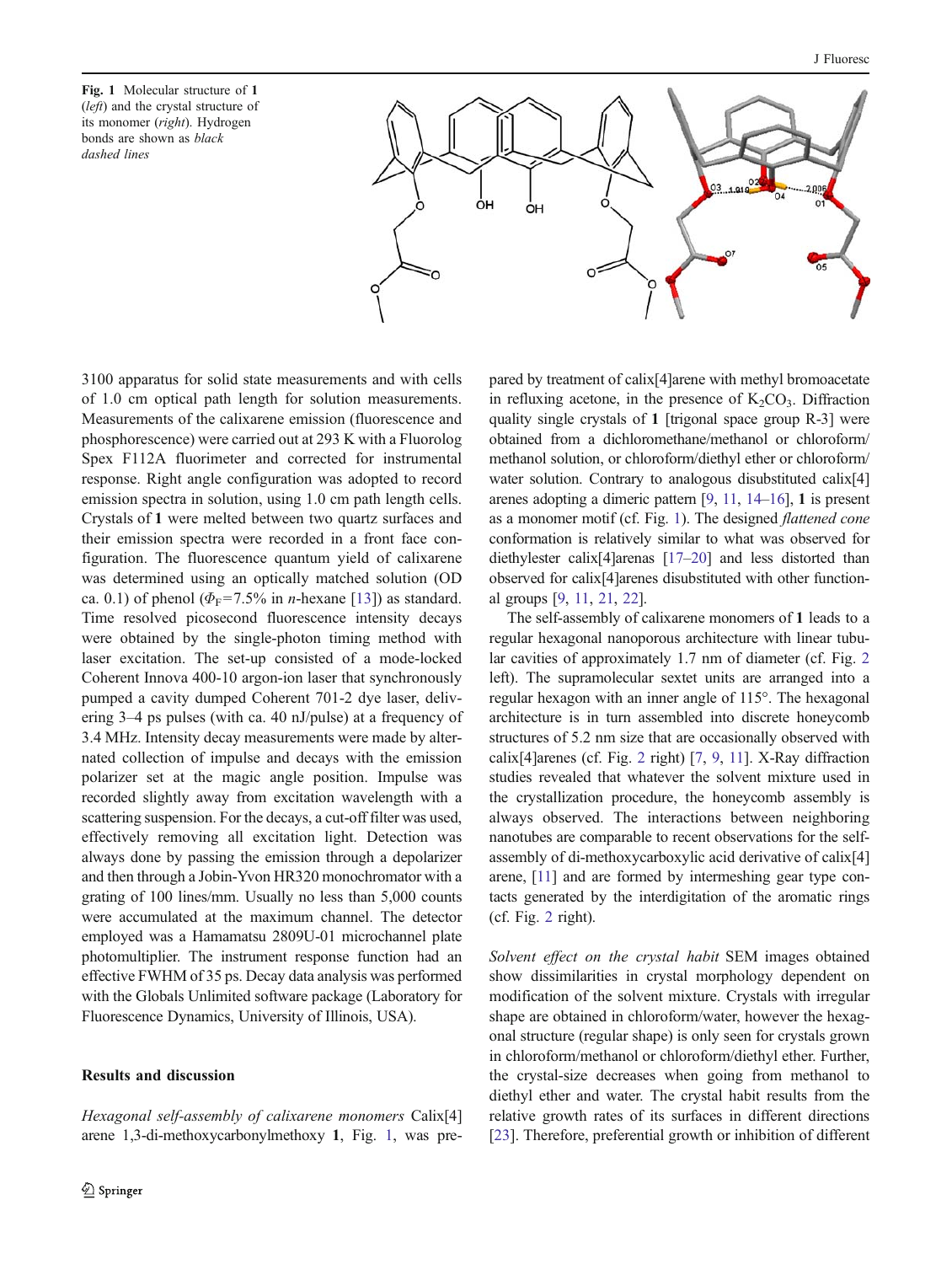<span id="page-2-0"></span>Fig. 2 View down the  $c$  axis of the fundamental supramolecular unit (left) and the molecular interactions generating the honeycomb structure (right)



crystal faces changes the shape of the crystal. The solvent effect on the growth rate of the various crystal habit faces has been evidenced [[24](#page-6-0)–[26](#page-6-0)]. Further, the energy barrier for particle aggregation is significantly dependent on the dielectric constant of the solvent mixture, and it seems that the increase of the dielectric constant produces irregular aggregates, however the decrease of this parameter produces soft agglomerates [[27\]](#page-6-0). This, in turn, could explain the observed morphologies of 1 since the dielectric constant decreases from water (80) to methanol (33) and diethyl ether (4.3). The visual evidence of the formation of the nanotubular assemblies generated by a linear network of microscale tubes of 17.95 μm size which could correspond to a cluster of ca. 3,500 hexagonal supramolecular units is shown in Fig. 3. The inner angle of the hexagonal bundle (cf. Fig. 3 right) is relatively similar to that determined for the hexagons in the honeycomb structure (see above) i.e. 121° against 115°. As the crystal growth in chloroform/diethyl ether was mostly achieved along the  $c$  axis, it is anticipated that the prepared crystals are very anisotropic.

Photophysics of 1 in solution and in the crystalline state The UV absorption spectra of 1 dissolved in acetonitrile (1.4×  $10^{-4}$  M) consists of two broad bands similar to those observed for calix[4]- and [6]arenes, and for monomeric methoxybenzenes [[28](#page-6-0)–[31\]](#page-6-0). These absorption bands correspond to the first  $\pi, \pi^*$  transitions of the aromatic moiety. The strong band at 210 nm ( $\varepsilon$ =11,000 L mol<sup>-1</sup> cm<sup>-1</sup>) is the perturbed La transition of benzene, while the weaker band between 250 and 300 nm with a maximum at 280 nm ( $\varepsilon$ = 6,000 L mol<sup>-1</sup> cm<sup>-1</sup>) is the perturbed L<sub>b</sub> transition of benzene (cf. Fig. [4](#page-3-0) left) [\[32](#page-6-0)]. In the crystal, the latter band is broader (200 to 320 nm) and displays two closely spaced peaks at 273 nm and 283 nm, cf. Fig. [4](#page-3-0) left. This band splitting is assigned to dimer formation between aryl groups from neighboring monomers in the crystal, as will be discussed below.

In a dilute acetonitrile solution, the emission spectrum of 1 is broad and structureless (cf. Fig. [4](#page-3-0) right) with a maximum at 307 nm. A mirror correspondence of absorption and fluorescence is observed and the excitation spectrum closely resembles the absorption one. The emission quantum yield is  $\Phi_F$ =0.29 and the decay is single exponential, with a lifetime  $\tau$ =1.9 ns. This emission is therefore the fluorescence of the aryl moieties. The luminescence spectrum of 1 in the crystal lattice is much more complex (Fig. [4](#page-3-0) right). It shows, besides the strong 308 nm band (two-exponential decay with lifetimes 0.21 and 0.66 ns, with an average



Fig. 3 SEM images of the microcrystalline hexagonal assembly of 1 (left:  $\times$ 1,000, right:  $\times$ 4,000)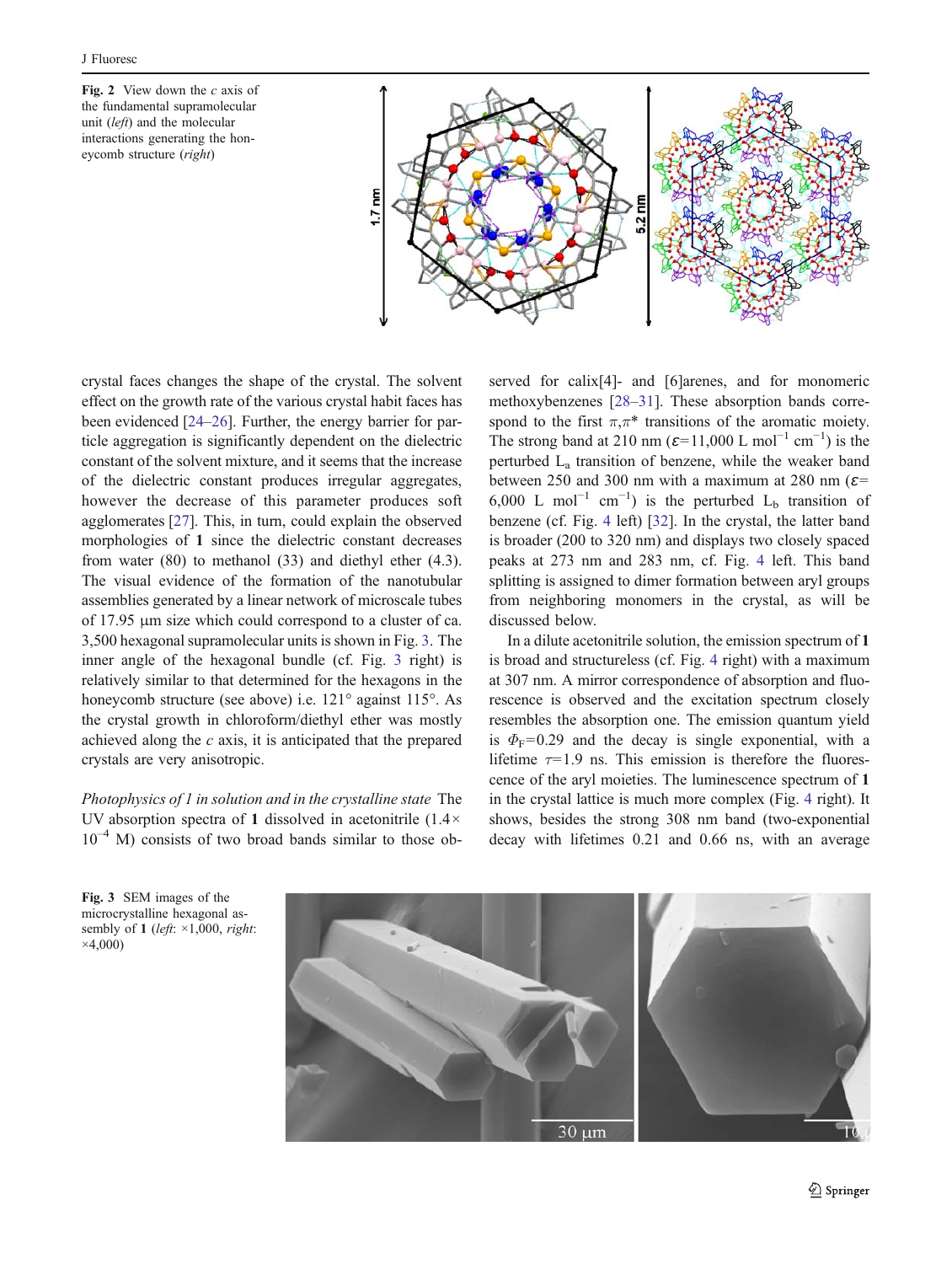<span id="page-3-0"></span>

Fig. 4 Normalized absorption (left) and luminescence (right) spectra of 1 (1.4×10<sup>-4</sup> M) in acetonitrile (dotted line) and in the crystal form (full line)

fluorescence lifetime  $\leq \tau \geq 0.49$  ns) and originating from the monomer, three more bands at 360, 416, and 467 nm. For the larger 4-sulfonated calix[6]arene, which bears a related fluorophore (with a supplementary  $SO_3^-$  group in  $p$ position), Zhang et al. [[31](#page-6-0)] ascribed the intramolecular low energy emission band to excimer emission (excited state association of two phenol groups). In our case the structured emission observed, with three maxima, is not compatible with the exclusive presence of excimer emission, which is structureless owing to the dissociative nature of the ground state. Low temperature, lifetime and anisotropy measurements show that this assignment is indeed not correct for the 416 nm and 467 nm bands: We recorded the luminescence spectra of an acetonitrile solution of 2,6-dimethylanisole  $(1.4 \times 10^{-4}$  M), at room temperature and at 77 K. The monomer fluorescence band at 308 nm is present in both spectra, while the 416 and 467 nm bands appear only at 77 K. The emission spectrum at 77 K recorded with a delay of a few

ms displays exclusively the latter two bands which are, therefore, assigned to phosphorescence of the aromatic moiety. The respective luminescence decays are monoexponential with lifetimes of ca. 2–3 s, and are very close to the phosphorescence lifetimes of phenol (2.9 s) and anisole (3.0 s) [[33\]](#page-6-0). As expected, the phosphorescence is observed solely at low temperature or in the solid state where oxygen quenching is prevented. The 416 and 467 nm bands in the luminescence spectrum of the crystal are thus due to phosphorescence originating from both monomer (aryl moiety) and dimers, since excitation of the crystal above 300 nm, where the monomer does not absorb, still yields the 416 and 467 nm bands.

Steady-state emission anisotropy spectra of both the crystal and a rigid solution of 1 (cf. Fig. 5) show negative anisotropy values for the 416 and 467 nm bands confirming that these correspond to phosphorescence, whose transition moments are out-of-plane in aromatic molecules.



Fig. 5 Steady-state emission anisotropy spectra of 1 in the crystalline form  $(left, at 293 K)$  and in a low temperature glass [toluenemethylcyclohexane (1:4); (right)]. Excitation wavelength=267 nm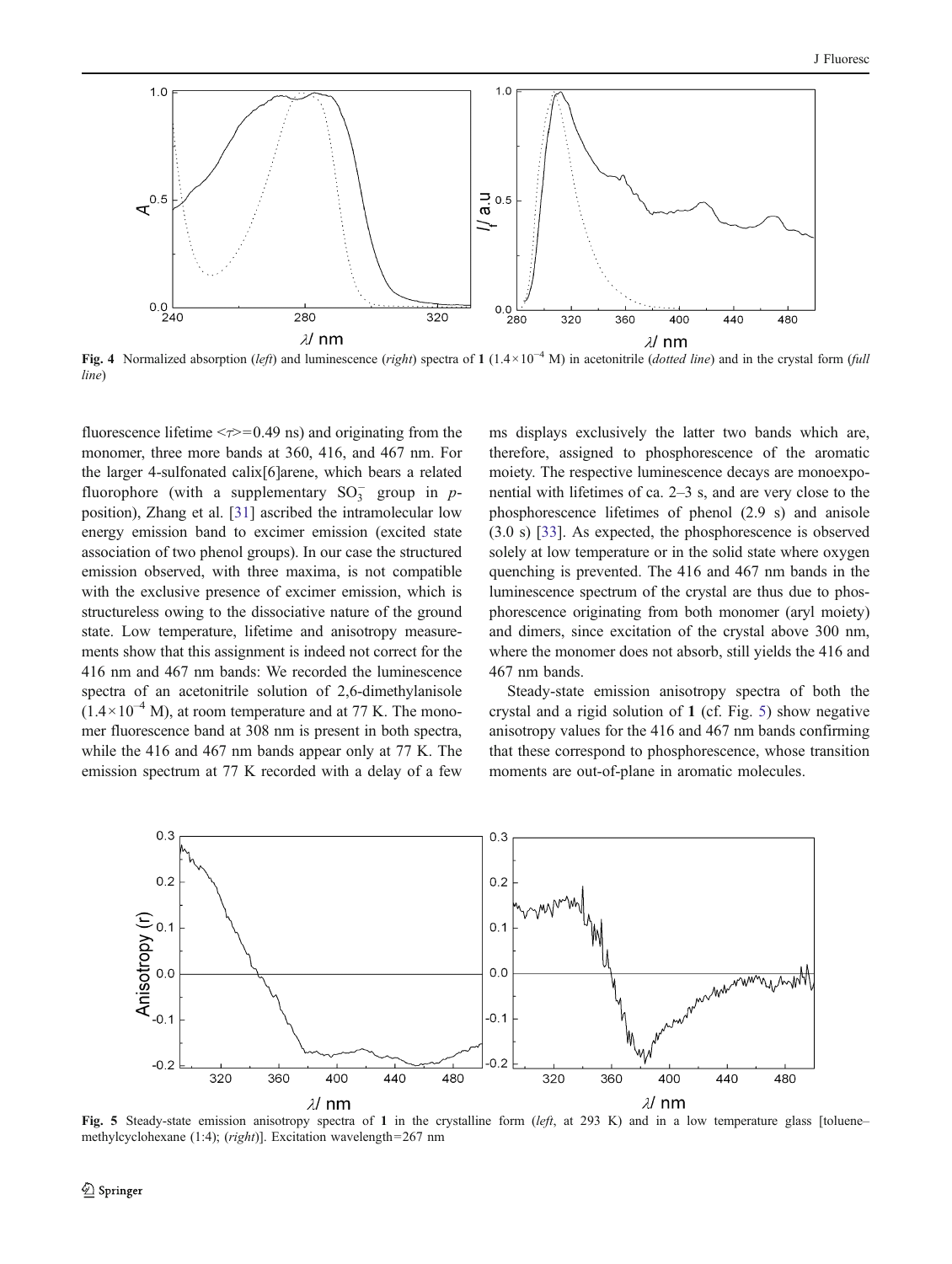<span id="page-4-0"></span>

Fig. 6 Normalized fluorescence (dotted line  $\lambda_{\text{exc}}$ =320 nm, and full line  $\lambda_{\rm exc}$ =267 nm) spectra of 1, 1.4×10<sup>-2</sup> M in acetonitrile

With respect to the 360 nm band observed in the crystal (two-exponential decay with lifetimes 1.1 and 5.4 ns, with an average fluorescence lifetime  $\leq \tau \geq 2.1$  ns) it is not clear from spectral data whether it mainly results from a preformed excimer or from a ground state dimer, the distinction between the two possibilities being a subtle one. To better assign this band, we measured the fluorescence spectra of a concentrated solution of 1 (cf. Fig. 6) upon excitation at 267 nm and also at 320 nm (where the monomer does not absorb).

The first emission band at 308 nm corresponds to the monomer fluorescence, but the additional broad band centered at 360 nm results from the fluorescence of a dimer since it is still observed upon excitation at 320 nm. This is further evidenced by the marked increase of the fluorescence intensity ratio  $I(360 \text{ nm})/I(308 \text{ nm})$  when going from  $10^{-4}$ to  $10^{-2}$  M, resulting from shifting the monomer-dimer equilibrium. Interestingly, the 360 nm band is present in the fluorescence spectrum of the tetra-methylester substituted calix[4]arene but not in the fluorescence spectrum of the parent compound (with four hydroxyl groups), showing, therefore, that the 360 nm band in the fluorescence spectrum



Fig. 8 Fluorescence spectra of 1,  $1.4 \times 10^{-4}$  M in acetonitrile (dotted line, at 230 K) and in the crystal form (full line, at 296 K)

of the crystal arises from interactions between adjacent phenol groups through  $π$ -orbital overlap. These phenol groups have a C–C (centroid–centroid) distance of 3.94 Å, and come from neighboring supramolecular units in the crystal lattice (cf. Fig. 7 middle and right). Such a paralleldisplaced structure is usually observed and has a contribution from  $\pi$ – $\sigma$  attraction [\[34](#page-6-0)].

The existence of ground state dimers is further documented by the already mentioned splitting observed in the  $L<sub>b</sub>$ absorption band (cf. Fig. [4](#page-3-0) left) [\[35](#page-6-0)]. The fluorescence decay measured at 360 nm contains, as mentioned, a long lifetime component of 5.4 ns (ca. 25% of the total intensity), tentatively assigned to the dimer. The shorter lifetime component (1.1 ns) is assigned to the monomer emission in the crystal, as it is comparable to the 1.9 ns lifetime of the calixarene in solution. The pronounced red-shift of ca. 52 nm in the fluorescence emission of the dimer, as compared to the monomer emission, indicates strong coupling between the aromatic rings and is characteristic of molecules which crystallize with a lattice type similar to that of pyrene or perylene [\[36,](#page-6-0) [37](#page-6-0)]. Ferguson et al. interpreted this displacement as a charge-transfer transition involving the pyrene



Fig. 7 View (left) of the expected interacting phenols and (middle and right) of the overlapping parallel phenols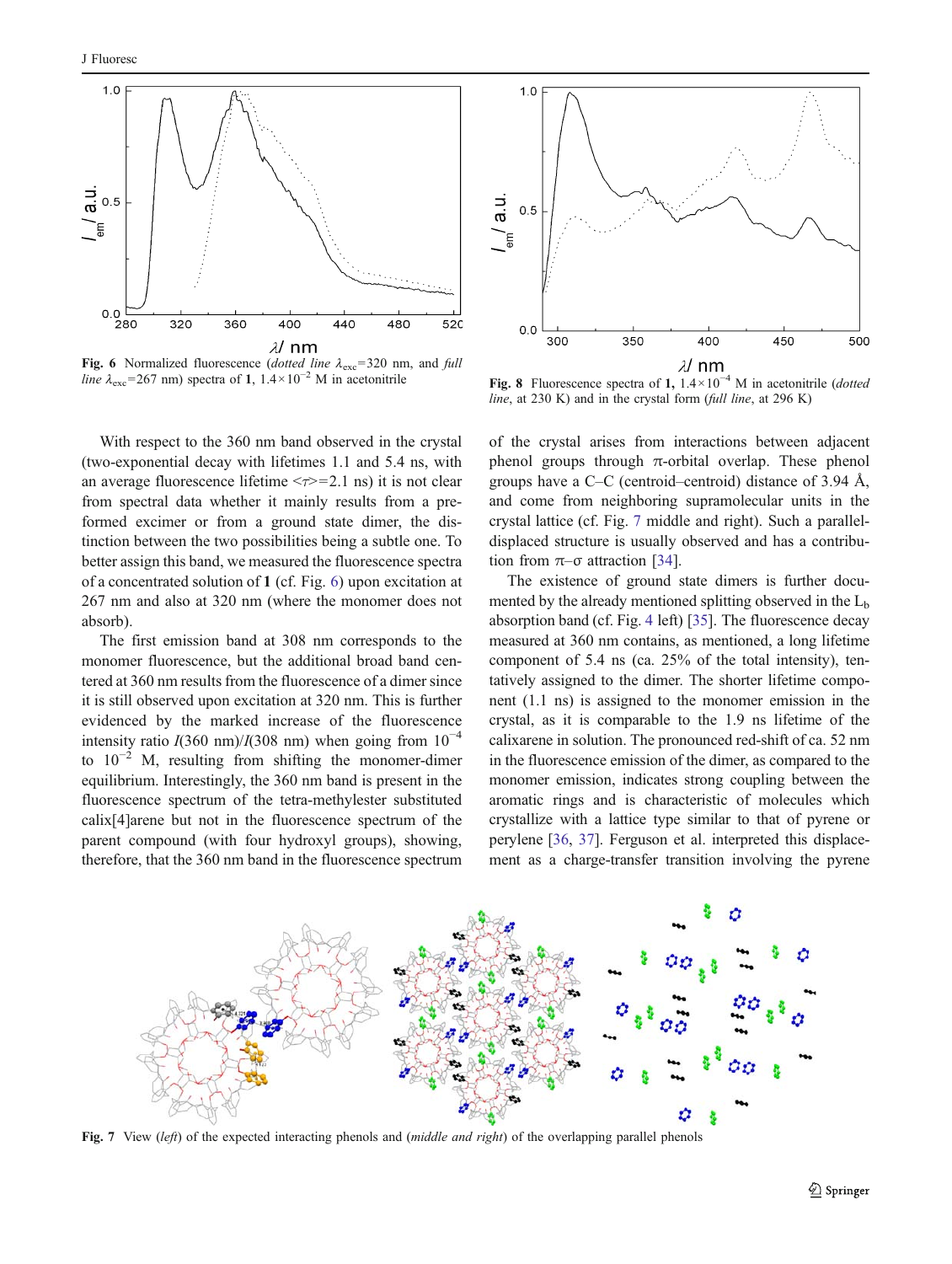<span id="page-5-0"></span>molecules grouped in pairs in the crystal [\[38\]](#page-6-0). The phenol groups in the calixarene rings, supporting the pendant arms and making a dihedral angle of 21.59° with the symmetry plane passing through the two flattened phenols, are arranged

along three distinct directions (black, blue and green in Fig. [7](#page-4-0) right) with a similar interplanar angle of 76.2°.

The temperature dependence of fluorescence was also investigated in the solid state and in solution. The fluorescence spectrum of the crystal does not change significantly upon heating. On the other hand, the cooling of an acetonitrile solution of 1 leads to significant changes in the fluorescence spectrum, with the appearance of the dimer fluorescence band (below 260 K) and of two phosphorescence bands at low temperature (negative anisotropy values above 400 nm, Fig. [5](#page-3-0) right). The fluorescence spectrum of 1 in the low temperature rigid glass (cf. Fig. [8\)](#page-4-0) thus resembles that of the crystal at room temperature, indicating that the calixarene molecules aggregate or crystallize.

# Conclusions

In summary, we have prepared phosphorescent microscale bundles of calix[4]arene nano-channels, assembled in a honeycomb structure, with hydrophobic outer-surface and hydrophilic inner-surface, and characterized them by SEM and absorption and luminescence studies. The prepared crystals are highly anisotropic. The strength of the intramolecular hydrogen bonds and the geometry of the pendant arms along with intermolecular short contacts are significant factors for the stability of the tubular architecture. SEM investigations show a solvent effect on the crystal habit and validate the hexagonal self-assembly. The fluorescence spectrum of the crystal results in part from a strong coupling between aromatic rings from adjacent supramolecular units, leading to the formation of ground state dimers. The long-lived phosphorescence is observed in solution at low temperature and in the crystal at all temperatures.

Acknowledgment This work was supported by the Portuguese Foundation for Science and Technology (Project POCI/QUI/58535/ 2004 and a postdoctoral grant SFRH/BPD/14593/2003).

#### References

- 1. Zaworotko MJ (2000) Nanoporous structures by design. Angew Chem Int Ed 39(17):3052–3054
- 2. Fenniri H, Mathivanan P, Vidale KL, Sherman DM, Hallenga K, Wood KV, Stowell JG (2001) Helical rosette nanotubes: design, selfassembly, and characterization. J Am Chem Soc 123:3854–3855
- 3. Firouzi A, Kumar D, Bull LM, Besier T, Sieger P, Huo Q, Walker SA, Zasadzinski JA, Glinka C, Nicol J (1995) Cooperative organi-

zation of inorganic-surfactant and biomimetic assemblies. Science 267:1138–1143

- 4. Vreekamp RH, van Duynhoven JPM, Hubert M, Verboom W, Reinhoudt DN (1996) Molecular boxes based on calix[4]arene double rosettes. Angew Chem Int Ed Engl 35:1215–1218
- 5. Zimmerman SC, Zeng F, Reichert DEC, Kolotuchin SV (1996) Self-assembling dendrimers. Science 271:1095–1098
- 6. Atwood JL, Barbour LJ, Jerga A (2002) Storage of methane and freon by interstitial van der Waals confinement. Science 296:2367–2369
- 7. Orr GW, Barbour LJ, Atwood JL (1999) Controlling molecular self-organization: formation of nanometer-scale spheres and tubes. Science 285:1049–1052
- 8. Hong BH, Lee JY, Lee C-W, Kim JC, Bae SC, Kim KS (2001) Selfassembled arrays of organic nanotubes with infinitely long onedimensional H-bond chains. J Am Chem Soc 123:10748–10749
- 9. Coleman AW, Da Silva E, Nouar F, Nierlich M, Navazar A (2003) The structure of a self-assembled calixarene aqua-channel system. Chem Commun 7:826–827
- 10. Tedesco C, Immediata I, Gregoli L, Vitagliano L, Immirzi A, Neri P (2005) Interconnected water channels and isolated hydrophobic cavities in a calixarene-based, nanoporous supramolecular architecture. CrystEngComm 7(73):449–453
- 11. Lazar AN, Dupont N, Navazar A, Coleman AW (2006) Helical aquatubes of calix[4]arene di-methoxycarboxylic acid. Chem Commun 1076–1078
- 12. Perret F, Lazar AN, Shkurenko O, Suwinska K, Dupont N, Navazac A, Coleman AW (2006) Geometrical and inclusion considerations in the formation of hexagonal nanotubes of calix<sup>[4]</sup> arene di-methoxycarbonyl methyl ester and acid. CrystEngComm 8:890–894
- 13. Grabner G, Kohler G, Marconi G, Monti S, Venuti E (1990) Photophysical properties of methylated phenols in nonpolar solvents. J Phys Chem 94:3609–3613
- 14. Lipkowski J, Simonov Y, Kalchenko VI, Vysotsky MA, Markovsky LN (1998) Molecular and crystal structure of water-soluble 25,27 bis(dihydroxyphosphoryloxy)-calix[4]arene. An Quim Int Ed 94: 328–331
- 15. Lui Y, Huang G, Zhang H-Y (2002) Synthesis and crystal structure of 26,28-bis(cyanomethoxy)-25,27-dihydroxycalix[4] arene. J Mol Struct 608:213–217
- 16. Kuzmina LG, Sadikov GG, Howaed JA, Shokova EA, Kovalev VV (2003) Molecular and crystal structures of calix[4]arene 1,3 di-n-propyl ether. Crystallogr Rep 48:233–238
- 17. Coles SJ, Hall CW, Hursthouse MB (2002) 2,4-Dihydroxy-1,3-bis (methoxycarbonylmethoxy)calix[4]arene and 1,3-bis(ethoxycarbonylmethoxy)-2,4-dihydroxycalix[4]arene chloroform solvate. Acta Crystallogr, Sect. C: Cryst Struct Commun 58:o29–o31
- 18. Dudi M, Lhoták P, Petíková H, Stibor I, Lang K, Sýkora J (2003) Calixarene-based metalloporphyrins: Molecular tweezers for complexation of DABCO. Tetrahedron 59:2409–2415
- 19. Genorio B, Kobe J, Giester G, Leban I (2003) Cone and 1, 3-alternate conformers of 1,3-bis(ethoxycarbonylmethoxy)-2,4 dihydroxycalix[4]arene and 1,2,3,4-tetrakis(ethoxycarbonylmethoxy)calix[4]arene. Acta Crystallogr, Sect.C: Cryst Struct Commun 59:o221–o224
- 20. Liu H, Li B, Liu Y, Xu Z (2003) Two novel self-assemblies of the calix[4]arene derivatives and their structures. J Incl Phenom 45:9–11
- 21. Beer PD, Drew MGB, Gradwell K (2000) Synthesis and anion coordination chemistry of new calix[4]arene pyridinium receptors. J Chem Soc, Perkin Trans 2:511–519
- 22. Lazar AN, Navaza A, Coleman AW (2004) Solid-state caging of 1,10-phenanthroline p-p stacked dimers by calix[4]arene dihydroxyphosphonic acid. Chem Commun 1052–1053
- 23. Hartman P, Bennema P (1980) The attachment energy as a habit controlling factor: I. Theoretical considerations. J Cryst Growth 49: 145–156